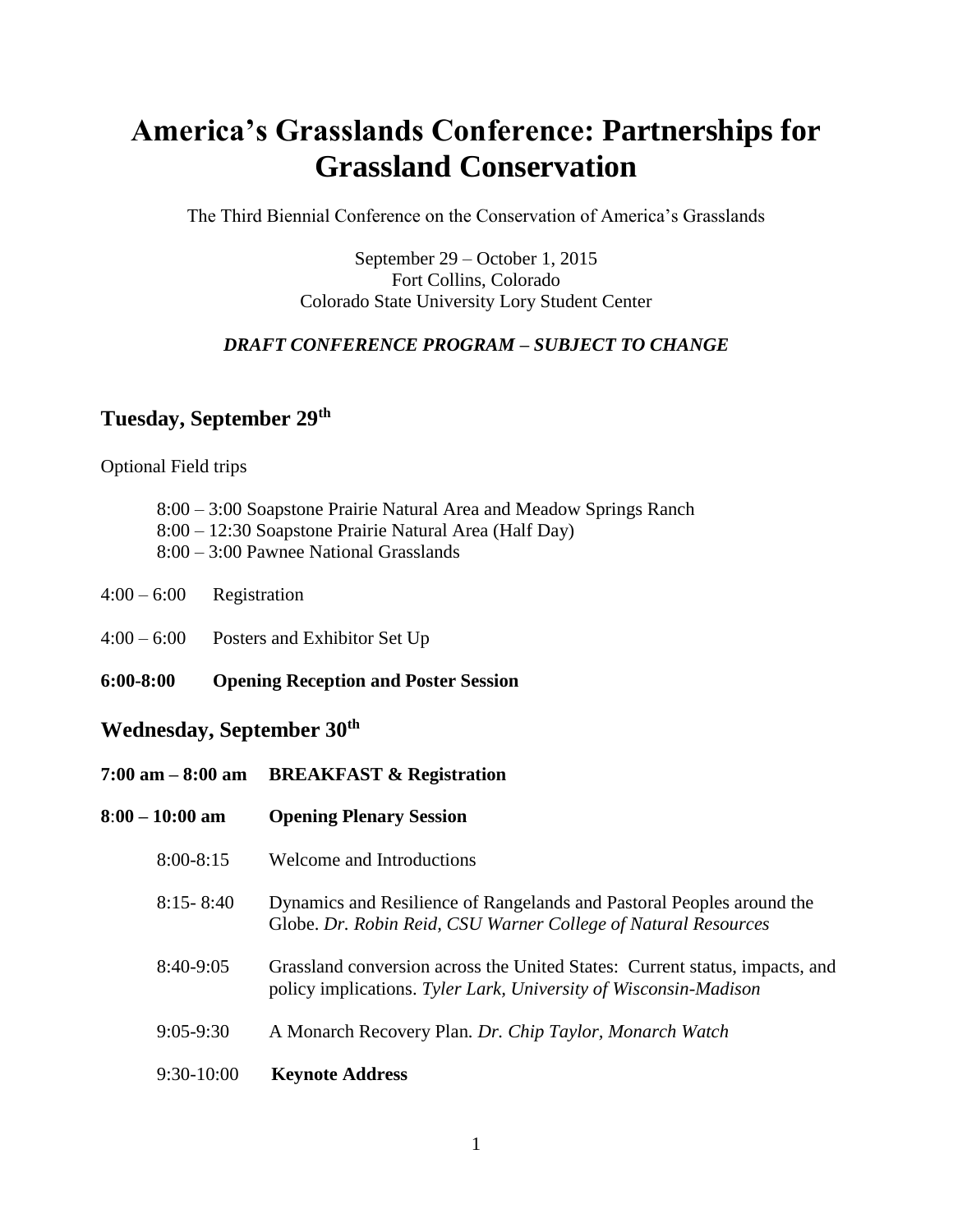## **10:00 – 10:30 am BREAK**

# **10:30 am – 12:00 pm First Concurrent Breakout Sessions**

| $10:30-$<br>10:50 | <b>Track 1: Monitoring</b><br>and Predicting<br><b>Grassland Conversion</b><br>Characterizing Land Use<br>Changes in the Dakotas using<br><b>Historical Satellite Sensor</b><br>Data: 1984-2015. Gaurav | <b>Track 2: Climate Change</b><br>and Grasslands<br><b>Grasslands and Carbon</b><br>Markets: Overview,<br>Opportunities, and Realities.<br><b>Billy Gascoigne, Ducks</b><br><b>Unlimited</b> | Track 3: New partnership<br>efforts and strategies to<br>conserve grasslands &<br>promote rangeland health<br>A new partnership to conserve<br>grasslands within the Chihuahuan<br>Desert of far West Texas. Ryan<br>O'Shaughnessy, Sul Ross State<br>University |
|-------------------|---------------------------------------------------------------------------------------------------------------------------------------------------------------------------------------------------------|----------------------------------------------------------------------------------------------------------------------------------------------------------------------------------------------|------------------------------------------------------------------------------------------------------------------------------------------------------------------------------------------------------------------------------------------------------------------|
| $10:50-$<br>11:10 | Arora, Iowa State University<br>Plowprint: Tracking<br>cumulative loss of grassland<br>to cropland across the<br>Northern Great Plains and<br>beyond. Anne M. Gage,<br>World Wildlife Fund              | New Carbon Offset Protocol<br>for Grassland Conservation.<br>Max DuBuisson, Climate<br><b>Action Reserve</b>                                                                                 | Habitat Exchange. Ted Toombs,<br>Environmental Defense Fund                                                                                                                                                                                                      |
| $11:10-$<br>11:30 | Farmland Use Decisions and<br>Grassland Conversion in the<br>Dakotas, 2015 Survey and<br>Analysis. Larry Janssen,<br>South Dakota State<br>University                                                   | Projecting Desert Wintering<br>Capacity for Grassland Birds<br>Under a Changing Climate.<br>Duane B. Pool, Bird<br>Conservancy of the<br>Rockies/RMBO                                        | Sustaining Bird Populations with a<br><b>Conservation Atlas and Change</b><br><b>Strategy for Midwestern</b><br>Grasslands. Dan Lambert, High<br><b>Branch Conservation Services</b>                                                                             |
| $11:30-$<br>11:50 | Mapping the potential for fire<br>induced transitions of<br>tallgrass prairie to shrubland<br>and woodland: are we near a<br>tipping point? Zak Ratajczak,<br>University of Virginia                    | Vulnerability of shortgrass<br>prairie bird assemblages to<br>climate change. Susan K.<br>Skagen, U.S. Geological<br>Survey                                                                  | Leopoldian Land Stewards-<br>Fostering a Land Ethic. Breanna<br>Owens, Point Blue Conservation<br>Science                                                                                                                                                        |
| $11:50-$<br>12:10 | The Utility of the Cropland<br>Data Layer for Monitoring<br>US Grassland Extent. David<br>Johnson, USDA NASS                                                                                            |                                                                                                                                                                                              | An adaptive management<br>framework for managing U.S. Fish<br>and Wildlife Service prairies in the<br>Northern Great Plains. Vanessa<br>Fields, US Fish and Wildlife<br>Service                                                                                  |

**12:10 – 1:00 pm LUNCH**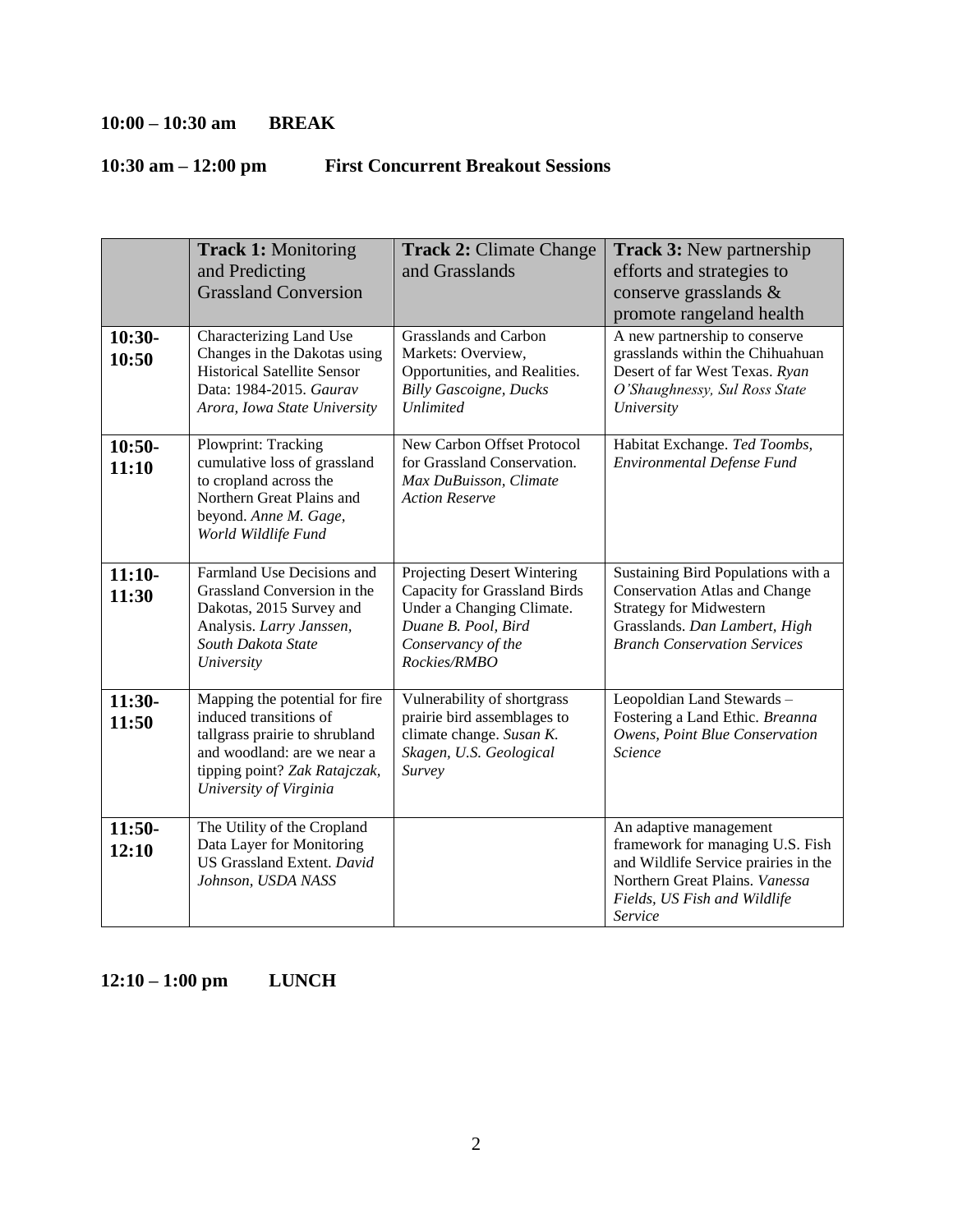# **1:00 – 2:40 pm Second Concurrent Breakout Sessions**

|                 | <b>Track 1 Grassland-</b><br>dependent wildlife<br>Part 1                                                                                                                                               | <b>Track 2 Landscape</b><br>planning and<br>management for<br>grassland conservation                                                                                                                   | <b>Track 3: Managing</b><br>rangelands as social-<br>ecological systems-<br>Part 1                                                                                                                                         | <b>Track 4:</b><br>Grasslands<br>Alliance<br>Symposium                                                                                                        |
|-----------------|---------------------------------------------------------------------------------------------------------------------------------------------------------------------------------------------------------|--------------------------------------------------------------------------------------------------------------------------------------------------------------------------------------------------------|----------------------------------------------------------------------------------------------------------------------------------------------------------------------------------------------------------------------------|---------------------------------------------------------------------------------------------------------------------------------------------------------------|
| $1:00-$<br>1:20 | Shortgrass Prairie Bird<br>Abundance,<br>Availability and<br>Distribution. Robert A.<br>Sparks, RMBO                                                                                                    | Using range wide<br>collaborations to conserve<br>Pacific Northwest prairies.<br>Elspeth Kim, Center for<br>Natural Lands<br>Management                                                                | Managing knowledge,<br>people and natural<br>resources to provide<br>ecosystem services.<br>David D. Briske, Texas<br>A&M University                                                                                       | <b>Grasslands Alliance:</b><br>building partnerships<br>with the beef supply<br>chain to better<br>incentivize grassland<br>conservation.                     |
| $1:20-$<br>1:40 | Migratory grassland<br>birds of the Great<br>Plains: a comparison of<br>migrations of five<br>species and the<br>implications for<br>conservation. Kevin S.<br>Ellison, World Wildlife<br>Fund          | Considering birds and<br>ecosystem services to<br>inform grassland bird<br>conservation in an urban<br>context. Chad B. Wilsey.<br>National Audubon Society                                            | Exploring rancher mental<br>models for adaptive<br>management: The case<br>of Lonesome Pines Land<br>and Cattle. Hailey<br>Wilmer, Colorado State<br>University, Jim Sturrock<br>Lonesome Pines Land<br>and Cattle         | Jonathan Gelbard,<br><b>NRDC</b><br>Gabriel Krenza,<br>Strategic Advisor,<br>NRDC and Green<br><b>Sports Alliance</b>                                         |
| $1:40-$<br>2:00 | Designing a Habitat<br>Credit Exchange:<br><b>Landowner Preferences</b><br>for Ecosystem Service<br>Provision in Wyoming.<br>Esther Duke, Colorado<br><b>State University</b>                           | Landscape Design as a<br>process to develop goal-<br>based, collaborative<br>grassland conservation in<br>shortgrass prairie region of<br>Nebraska. Anne<br>Bartuszevige, Playa Lakes<br>Joint Venture | Adaptive grazing<br>management for beef and<br>birds in the western<br>Great Plains David<br>Augustine USDA-<br><b>Agriculture Research</b><br>Service                                                                     | Michael Hale, Magpie<br>$Random - Product of$<br><b>Bunchgrass Beef;</b><br><b>Consultant to Food</b><br>Alliance<br>Part I: Why a<br>certification standard? |
| $2:00-$<br>2:20 | The lesser prairie<br>chicken range-wide<br>conservation plan<br>implementation: A new<br>paradigm in wildlife<br>management. Bill Van<br>Pelt, Western<br>Association of Fish and<br>Wildlife Agencies | Using landscape design<br>principles to conserve<br>grasslands under near-<br>future forecasted<br>agricultural development.<br>Kyle Taylor, Playa Lakes<br>Joint Venture                              | Identification of win-win<br>solutions for landowners<br>and wildlife: The key to<br>successful conservation<br>delivery. Aaron Trujillo,<br>Rocky Mountain Bird<br><i><b>Observatory</b></i>                              | Part II: How will the<br><b>Grasslands Alliance</b><br>foster collaboration<br>and partnerships for<br>advancing grasslands<br>conservation?                  |
| $2:20-$<br>2:40 | <b>Bird Community</b><br>Response to Plague<br>Management in Prairie<br>Dog Colonies. Reesa<br>Yale Conrey, Colorado<br>Parks and Wildlife                                                              | Oaks and Prairies Joint<br>Venture Strategic Habitat<br>Conservation for grassland<br>birds on working lands in<br>Oklahoma and Texas. Jim<br>Giocomo, Oaks and<br>Prairies Joint Venture              | Beyond a taxonomy of<br>knowledge: What do we<br>learn from each other?<br>Operationalizing<br>participatory research in<br>northwestern Colorado<br>Rangelands. Retta A.<br>Bruegger, Colorado<br><b>State University</b> |                                                                                                                                                               |

**2:40 – 3:10 pm BREAK**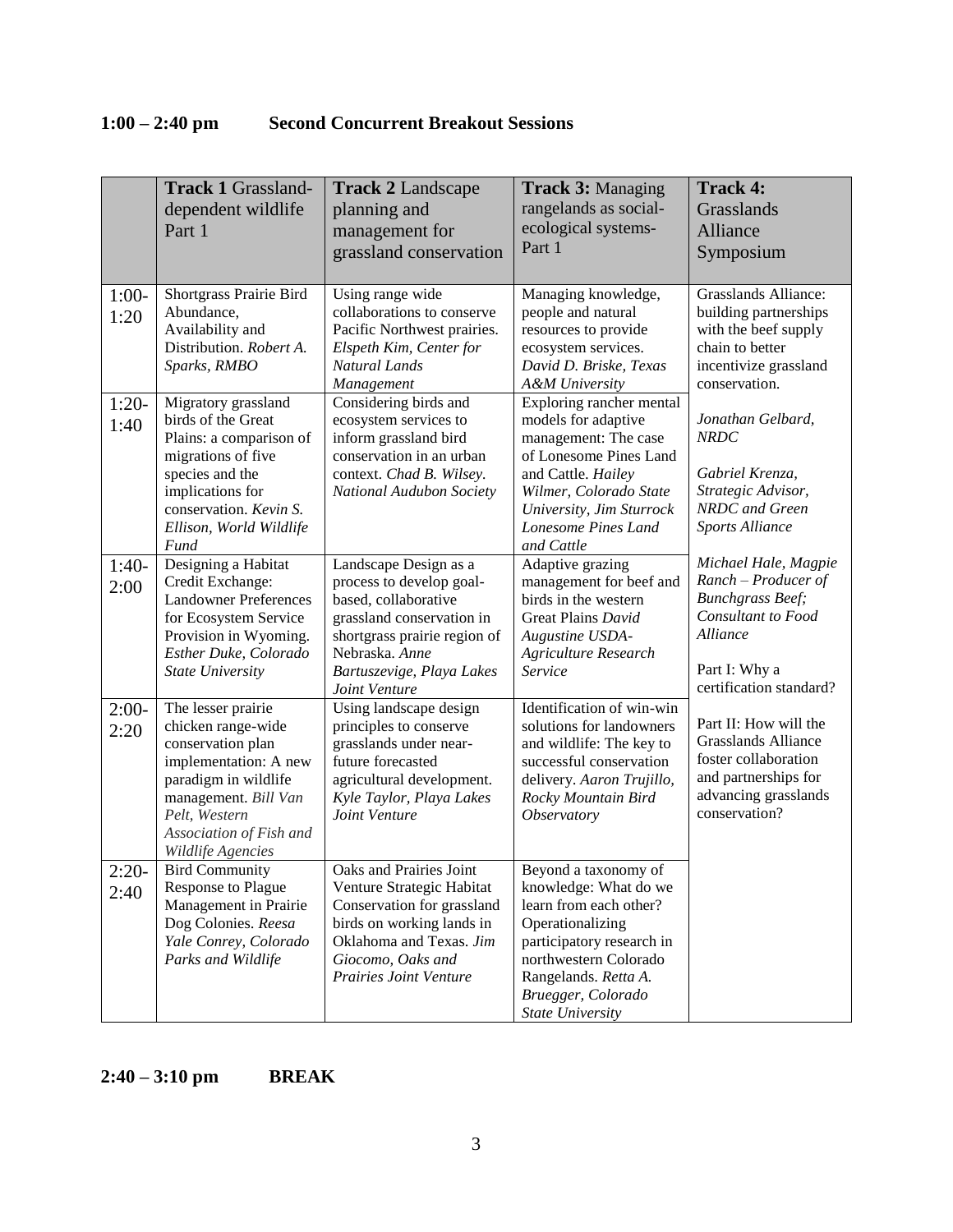# **3:10 pm – 4:30 pm Third Concurrent Breakout Sessions**

|                 | <b>Track 1: Grazing</b><br>and Grasslands<br>Management                                                                                                                                                                       | Track 2:<br>Grasslands and<br><b>Federal Policy</b>                                                                                                                  | <b>Track 3: Managing</b><br>rangelands as social-<br>ecological systems- Part                                                                                                                                  | <b>Track 4: Monarchs</b><br>and grassland<br>conservation                                                                                         |
|-----------------|-------------------------------------------------------------------------------------------------------------------------------------------------------------------------------------------------------------------------------|----------------------------------------------------------------------------------------------------------------------------------------------------------------------|----------------------------------------------------------------------------------------------------------------------------------------------------------------------------------------------------------------|---------------------------------------------------------------------------------------------------------------------------------------------------|
|                 |                                                                                                                                                                                                                               |                                                                                                                                                                      | 2                                                                                                                                                                                                              |                                                                                                                                                   |
| $3:10-$<br>3:30 | <b>Evaluation of Increased</b><br>Vegetation Cover in<br>Grazing Lands through<br>Holistic Management on<br>a Cattle Ranch in Eastern<br>Colorado. Teresa<br>Chapman, Colorado<br><b>Chapter of The Nature</b><br>Conservancy | Grasslands and the<br>2014 Farm Bill: An<br>overview. Aviva<br>Glaser, National<br>Wildlife Federation                                                               | Integrating monitoring data<br>and ecological site<br>descriptions to achieve<br>multi-species bird<br>conservation in sagebrush<br>rangelands. David C.<br>Pavlacky Jr., Rocky Mt.<br><b>Bird Observatory</b> | Partnering to Conserve<br>the Monarch Migration:<br>The Monarch Joint<br>Venture. Wendy<br>Caldwell, Monarch<br>Joint Venture                     |
| $3:30-$<br>3:50 | <b>Using Avian Focal</b><br>Species to Inform<br><b>Rangeland Management</b><br>in California Grassland<br>and Oak Savannah.<br>Geoffrey Geupel, Point<br><b>Blue Conservation</b><br>Science                                 | Prairie Pothole<br>Politics:<br>Conserving<br>Grasslands though<br>Public Policy. Eric<br>Lindstrom, Ducks<br><b>Unlimited</b>                                       | Managing for multiple<br>species in Northwestern<br>Colorado: Sage-grouse and<br>songbirds. Jennifer<br>Timmer, Colorado State<br>University                                                                   | Creating a state-wide<br>monarch strategy: A<br>report-out from the<br>Missouri Monarch<br>Summit. Carol Davit,<br>Missouri Prairie<br>Foundation |
| $3:50-$<br>4:10 | Spatial Variation in<br><b>Ecological Function of</b><br>Rangelands with<br><b>Different Grazing</b><br>Practices in Coastal<br>California. Carlene<br>Henneman, Point Blue<br><b>Conservation Science</b>                    | Working towards a<br>"Natives First"<br>Policy for USDA<br>Conservation<br>Programs. Jef<br>Hodges, National<br><b>Bobwhite</b><br>Conservation<br><i>Initiative</i> | Greater sage-grouse<br>(Centrocercus<br>urophasianus) population<br>response to grazing<br>management and<br>precipitation across broad<br>scales in Wyoming. Adrian<br>P. Monroe, US Geological<br>Survey/CSU | U.S. Fish and Wildlife's<br><b>Monarch Conservation</b><br>Work. Heather<br>Johnson, Partners for<br>Fish and Wildlife.                           |
| $4:10-$<br>4:30 | Collaboratively<br>expanding grass-based<br>agriculture in the Upper<br>Mississippi. Allison Van,<br>Winrock International                                                                                                    |                                                                                                                                                                      | Discussion (Facilitator,<br>Maria Fernandez-<br>Gimenez, Colorado State<br>University)                                                                                                                         |                                                                                                                                                   |

**4:45 – 9:00 pm DINNER -** at Sylvan Dale Guest Ranch Buses leave from Lory Student Center and Hilton, Fort Collins.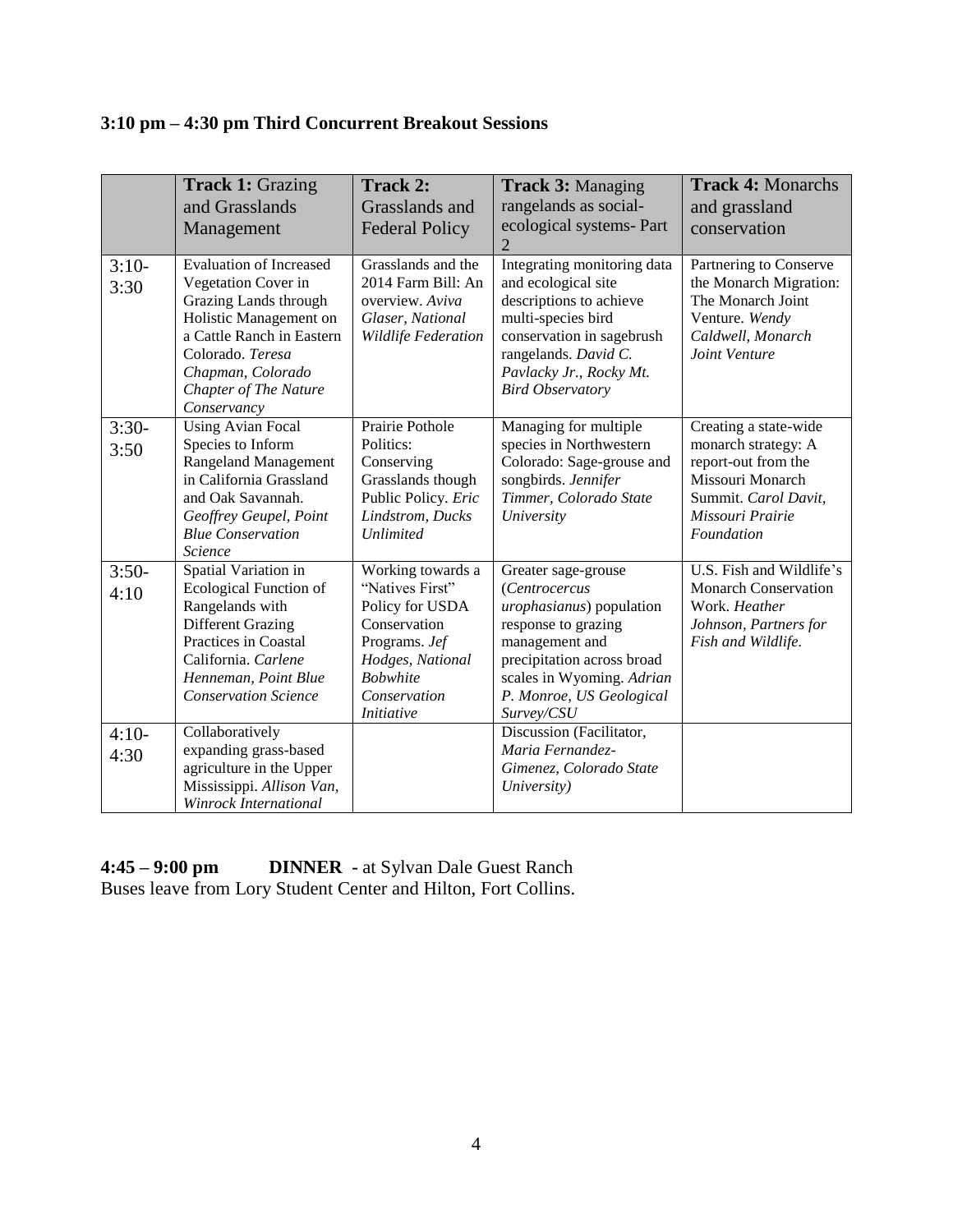# **Thursday, October 1st**

#### **7:30 – 8:30 am BREAKFAST**

#### **8:30 am – 10:10 am Fourth Concurrent Breakout Sessions**

| $8:30-$          | <b>Track 1: Maintaining</b><br>and improving grasslands<br>for grazing<br>Point Blue conservation                                                                                                                                                 | <b>Track 2: Success stories</b><br>and case studies of<br>partnership efforts to<br>conserve grasslands<br><b>Utilizing Stakeholder</b>                              | Track 3: Grassland-<br>dependent wildlife - Part 2<br>Working Lands and the Long-                                                                                |
|------------------|---------------------------------------------------------------------------------------------------------------------------------------------------------------------------------------------------------------------------------------------------|----------------------------------------------------------------------------------------------------------------------------------------------------------------------|------------------------------------------------------------------------------------------------------------------------------------------------------------------|
| 8:50             | Science's Rangeland<br>Watershed Initiative:<br>Rewatering California, One<br>Ranch at a Time. Wendell<br>Gilgert, Point Blue<br><b>Conservation Science</b>                                                                                      | <b>Developed Grassland Corridors</b><br>to Guide Collaborative Habitat<br><b>Restoration in Northern</b><br>Arizona. Jessica Gist, Arizona<br>Game & Fish Department | billed Curlew. Cheryl Mandich,<br>American Bird Conservancy                                                                                                      |
| $8:50-$<br>9:10  | <b>Improving Grazing Production</b><br>and Wildlife Habitat in the<br>Eastern Tallgrass Prairie<br>Region with Federal, State,<br>and Local Programs; Three<br>Landowner Success Stories in<br>Missouri. Ryan Diener,<br><b>Pheasants Forever</b> | <b>Conservation Partnership</b><br><b>Efforts to Conserve Eastern</b><br>Texas Prairie Landscapes.<br>Jason R. Singhurst, Texas Parks<br>and Wildlife Department     | Arizona Antelope Foundation<br>Southeastern Arizona Grasslands<br>Pronghorn Initiative. Glen<br>Dickens, Arizona Antelope<br>Foundation                          |
| $9:10-$<br>9:30  | <b>Grassland Conservation From</b><br>one Generation to the Next:<br>How conservation easements<br>are working for ranchers on<br>the Eastern Plains of Colorado.<br>Erik Glenn, Colorado<br>Cattlemen's Agricultural Land<br>Trust               | <b>Results of Grassland</b><br>Stakeholder Survey of<br><b>Collaborative Grassland</b><br>Management Approaches.<br>Mollie Walton, Quivira<br>Coalition              | Grasslands Conservation by<br>Managing Plague: a Vaccine for<br>the Future? Holly Hicks, Western<br>Association of Fish and Wildlife<br>Agencies                 |
| $9:30-$<br>9:50  | Restoring the Health of the<br>Sage-Steppe Ecosystem. Terry<br>Z. Riley, North American<br>Grouse Partnership                                                                                                                                     | Empowering landowners to<br>achieve conservation goals, The<br>Oaks and Prairies Joint Venture.<br>Jon Hayes, Oaks and Prairies<br>Joint Venture                     | Are Northern Bobwhite an<br>umbrella species for grass and<br>scrub-shrub birds in the Central<br>Hardwoods BCR? Cara J Joos,<br>Central Hardwoods Joint Venture |
| $9:50-$<br>10:10 | Influence of fire, grazing and<br>drought on cattle herbivory,<br>endophyte infection, and<br>alkaloid concentration of tall<br>fescue invaded grasslands.<br>John Derek Scasta, University<br>of Wyoming                                         | Multi-institutional<br>collaborations to manage<br>federally protected areas. Luis<br>Enrique Ramirez, Denver<br>Zoological Foundation                               | Movement Patterns in Grassland<br>Sparrows Wintering in the<br>Chihuahuan Desert. Erin H.<br><b>Strasser RMBO</b>                                                |

### **10:10 – 10:45 am BREAK**

### **10:45 – 12 pm Roundtable Discussions**

**Discussion 1: Grass-fed beef Discussion 2:** Future research needs **Discussion 3:** Communicating and educating about grasslands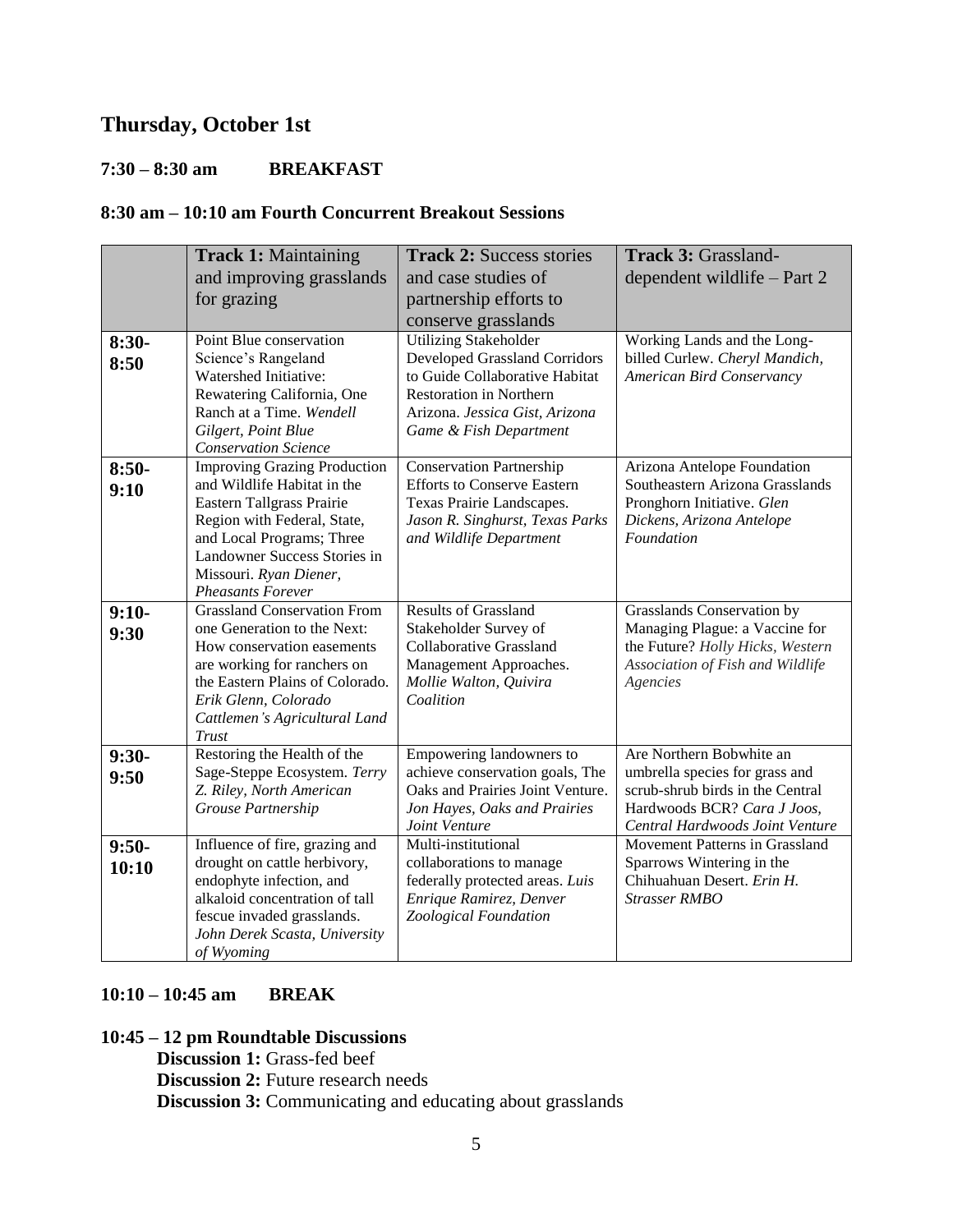**Discussion 4:** Improving federal programs for grasslands **Discussion 5:** Economics of grass-based agriculture **Other discussions:** TBD

### **12:00– 1:00 pm LUNCH**

#### **1:00 – 2:20 Fifth Concurrent Breakout Session**

|                 | <b>Track 1: Grassland</b>                                                                                                                                                       | <b>Track 2: Energy Development</b>                                                                                                                                                   | Track 3: Prairie                                                                                                                                                                                    |
|-----------------|---------------------------------------------------------------------------------------------------------------------------------------------------------------------------------|--------------------------------------------------------------------------------------------------------------------------------------------------------------------------------------|-----------------------------------------------------------------------------------------------------------------------------------------------------------------------------------------------------|
|                 | Livelihood Panel<br>(TBD)                                                                                                                                                       | in Grasslands                                                                                                                                                                        | Pollinators and<br>Invertebrates                                                                                                                                                                    |
| $1:00-$<br>1:20 | A panel discussion featuring<br>4-5 ranchers focusing on the<br>challenges and opportunities<br>with maintaining a<br>livelihood through ranching.<br>Moderated by Steve Wooten | Understanding the Future of Wind<br>Development in Montana and<br>Wyoming. Claire Hood, World<br>Wildlife Fund                                                                       | Understanding the effects of<br>habitat fragmentation on<br>grassland pollination. Marika<br><b>Olynyk Natural Resources</b><br>Institute, University of<br><b>Manitoba</b>                         |
| $1:20-$<br>1:40 | of the Colorado Cattlemen's<br>Association                                                                                                                                      | Role of Ethanol Plants in Dakotas'<br>Land Use Change: Analysis Using<br>Remotely Sensed Data. Gaurav Arora,<br>Iowa State University                                                | Responses of a grassland<br>spider community to habitat<br>structural heterogeneity driven<br>by fire and bison grazing<br>disturbances interactions. Jesús<br>E. Gómez, Kansas State<br>University |
| $1:40-$<br>2:00 |                                                                                                                                                                                 | Recent cropland expansion<br>concentrated around ethanol refineries<br>suggests a gap in US regulation of<br>biofuel feedstock sourcing. Ben<br>Larson, National Wildlife Federation | Evaluating Bee Diversity in<br>Rangeland and Cropland with<br>Pollinator Habitat Strips.<br>Rachael Jaffe, Colorado State<br>University                                                             |
| $2:00-$<br>2:20 |                                                                                                                                                                                 | Megan Kram, The Nature<br>Conservancy                                                                                                                                                | The First National Seed<br>Strategy. Peggy Olwell, BLM<br>(invited)                                                                                                                                 |

#### **2:20 – 2:50 pm BREAK**

#### **4:00-4:25 Report backs from roundtable discussions**

#### **2:50- 4:00 Plenary Panel:** *Partnerships for Grassland Conservation: Opportunities, Challenges, and Lessons Learned*

#### **4:25-4:50 Closing Keynote**

# **4:50 – 5:00 Close of 2015 America's Grasslands Conference**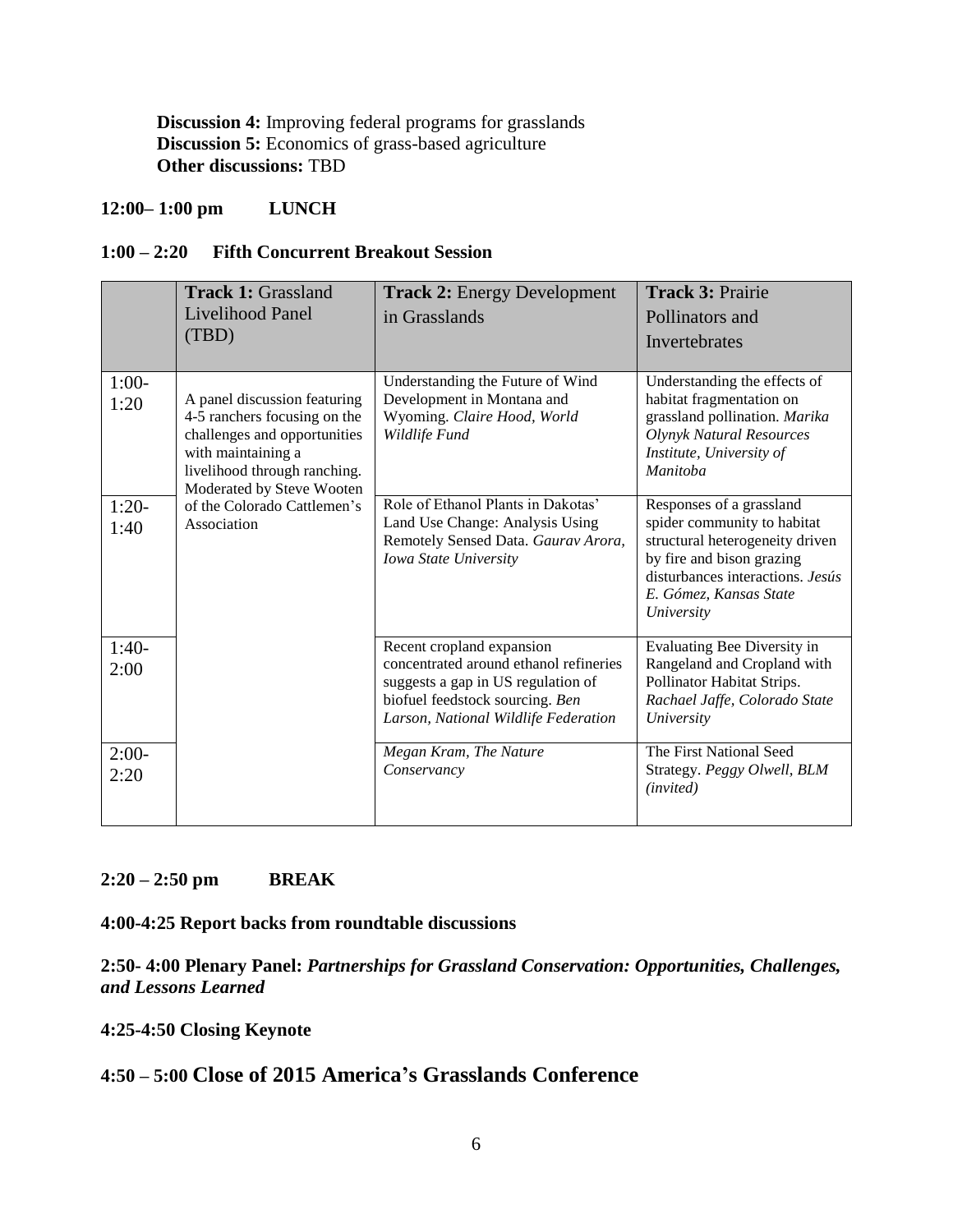# **Posters:**

1.The influence of arboreal habitat on the ecology and conservation of arthropods in Colorado grasslands: Eric M. Knutson, Colorado State University

2. Utilizing Diverse Cover Crop Mixes in Conjunction with Seasonal Grazing in the Establishment of Native Grasses: Chris McLeland, Missouri Department of Conservation

3. Conservation and Restoration of South Sound Prairies: Patrick Dunn, Center for Natural Lands Management

4. A theoretical, comparative evaluation of impacts of unconventional energy development on rangelands in the western US: Kristie A. Maczko, Sustainable Rangelands Roundtable, University of Wyoming

5. Bison as seed dispersers in a reconstructed tallgrass prairie: Sue Fairbanks, Oklahoma State University

6. Directionality, Magnitude, and Duration of Precipitation Extremes Within a Mesic Grassland: Andrew Felton, Dept. Biology, Colorado State University

7. The California Partners in Flight Grassland Bird Conservation Plan: A Conservation Decision Support Tool: Ryan DiGaudio, Point Blue Conservation Science

8. Assessing Responses to Extreme Drought in North American Grasslands: Melissa Johnston, Colorado State University

9. The Conservation Caravan: Promoting grassland conservation through urban-rural connections: Mara E. Erickson Operation Grassland Community, Alberta Fish and Game Association

10. Measuring land-use and land-cover change using the U.S. Department of Agriculture's Cropland Data Layer: Cautions and Recommendations: Tyler Lark, University of Wisconsin-Madison

11. Control of Sericea Lespedeza: Impact of Fuel Load, Burn Season, and Fire Frequency on Plant Density: Milan Piva, Emporia State University,

12. Predicting ecosystem function changes following simulated plant species extinction scenarios for sustainable Mongolian grassland use: Yu Yoshihara, Tohoku University

13. Genetic differentiation and local adaptation of dominant prairie grass *Andropogon gerardii* along the climate gradient of the US Midwest: Modeling shifts in distribution of ecotypes with climate change: Loretta Johnson, KSU

14. Using time series NDVI to monitor grassland phenology and characteristics in Montana: Sarah K. Olimb, Northern Great Plains Program, World Wildlife Fund